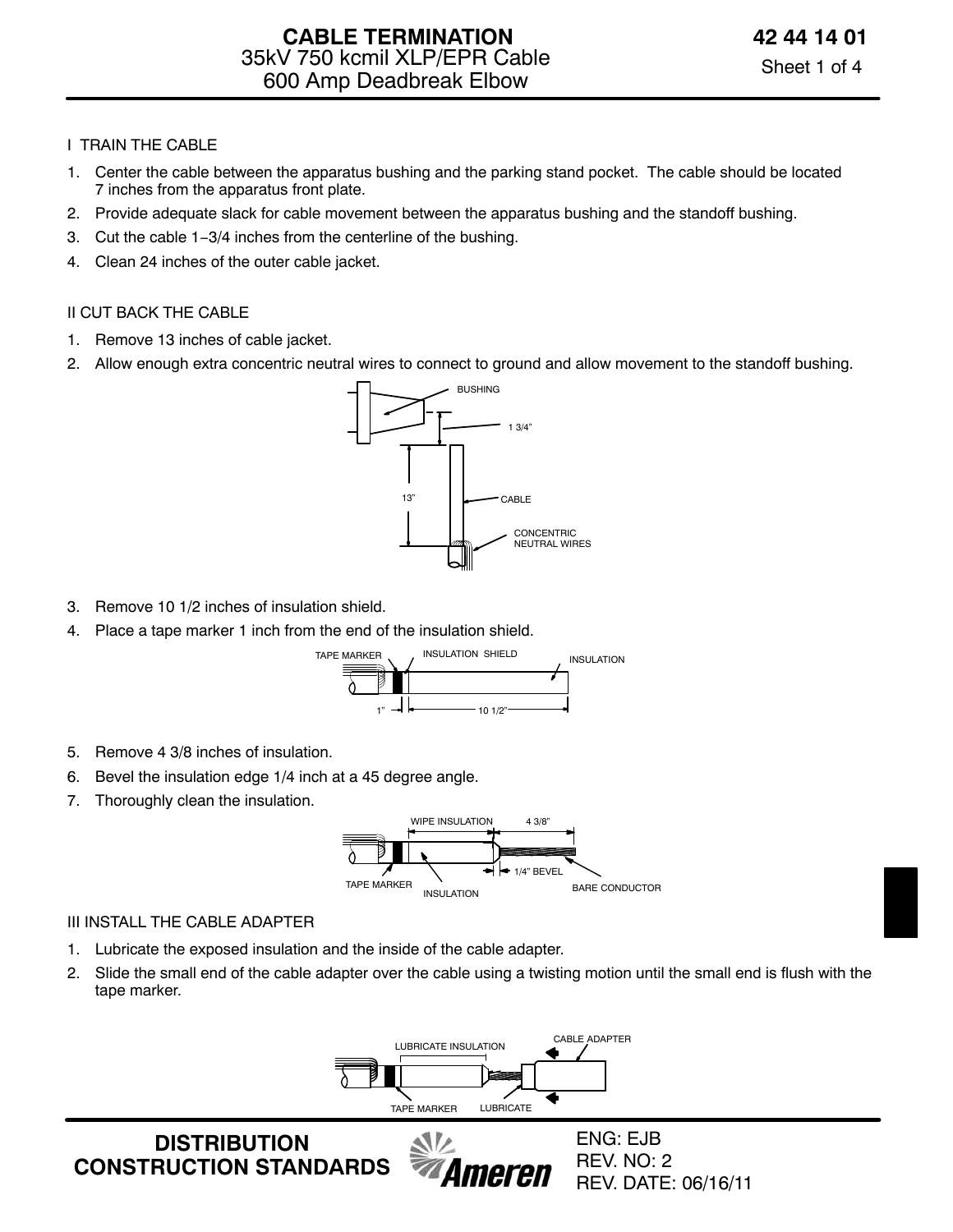## IV INSTALL THE COMPRESSION CONNECTOR

- 1. Insert the conductor into the compression connector and rotate until the flats of the compression connector and the apparatus bushing are aligned.
- 2. Make 5 crimps using the L39ART die (for 750 kcmil cable). Make the first crimp at the first line below the shoulder of the connector. Rotate each crimp 90 degrees and allow 1/8 inch between crimps.
- 3. Wipe off excess inhibitor.
- 4. Check connector length as shown.



### V INSTALL T−BODY

- 1. Clean and lubricate the outside of the cable adapter.
- 2. Clean and lubricate the inside of the T−body.
- 3. Slide the T−body onto the cable until the compression connector eye is centered in the 600 Amp interfaces.
- 4. Remove the tape marker.



#### VI INSTALL THE LRTP INTO THE T−BODY

- 1. Clean and lubricate the mating 600 Amp interface of the LRTP (Load Reducing Tap Plug) and the T−body.
- 2. Remove the shipping cap from the 200 Amp interface of the LRTP and the thread protector on the threaded end.
- 3. Insert the T−wrench (Stk. #85−41−370) into the throat of the LRTP and thru the rotating nut and engage the alignment segment.
- 4. Insert the threaded ferrule end of the LRTP into the side of the T−body opposite the apparatus bushing.
- 5. Thread the alignment segment into the threads of the compression connector by turning the T−wrench until a positive stop is felt.

**DISTRIBUTION CONSTRUCTION STANDARDS**

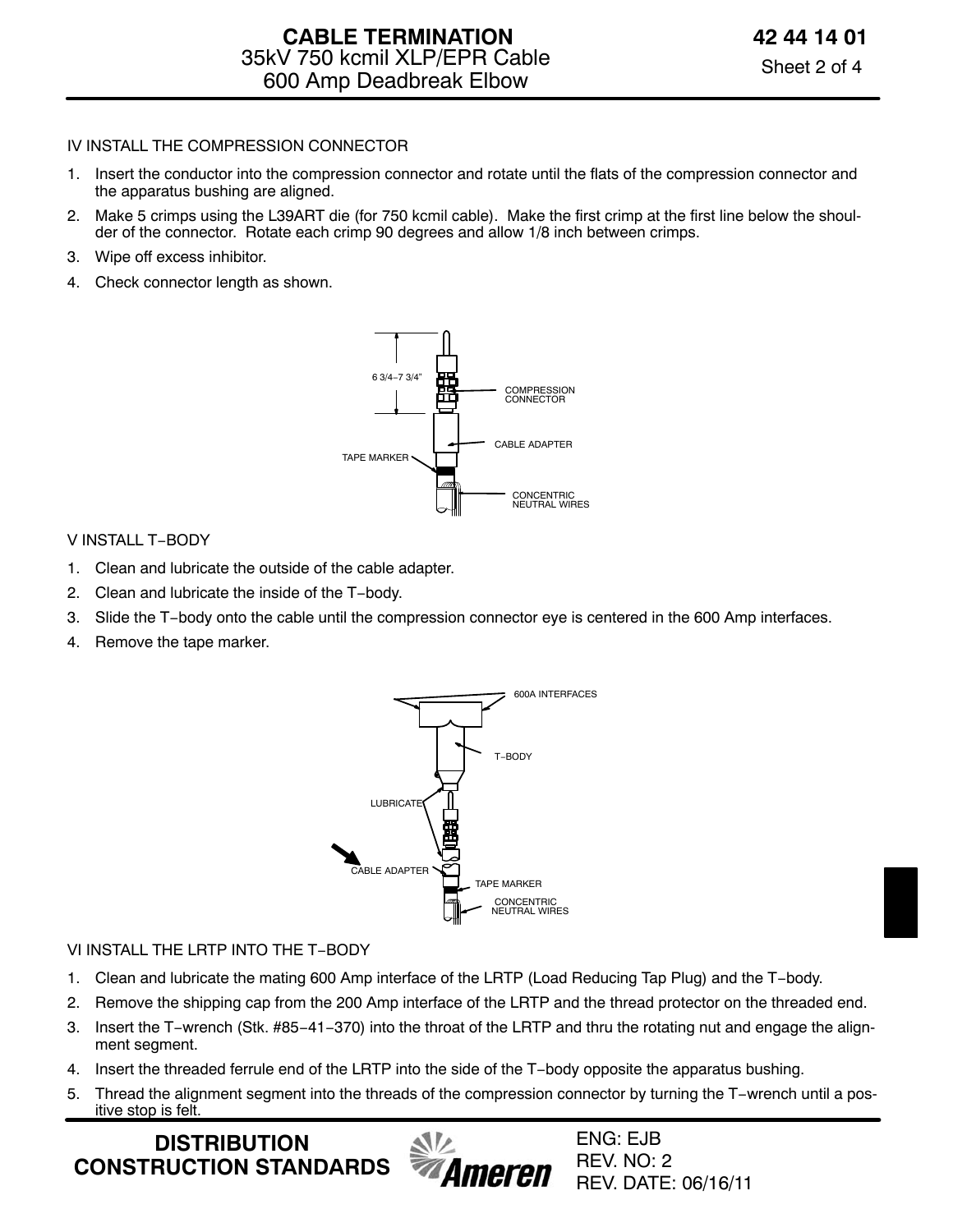- 6. Continue applying clockwise force to the T−wrench until the pin shears and the alignment segment rotates freely.
- 7. Remove the alignment segment by applying pressure to the T−wrench until the segment separates. Discard the segment.



VII INSTALL THE 600 AMP ELBOW ONTO THE APPARATUS BUSHING

- 1. Screw the short end of the copper stud into the threaded hole in the apparatus bushing.
- 2. Clean and lubricate the mating interfaces of the apparatus bushing and the T−body.
- 3. Grasp the eye of the operating tool (Stk. #83−28−049) with a shotgun stick and pull the eye fully into it.
- 4. Using the shotgun stick, insert the operating tool into the LRTP throat and engage the rotating nut.
- 5. While pushing the T−body onto the apparatus bushing, turn the operating tool clockwise to make a threaded connection. Turn until the torque head rachets. An audible click will be heard.
- 6. Remove the operating tool.



## VIII CAP THE 200 AMP INTERFACE

- 1. Clean and lubricate the 200 Amp interface on the LRTP and the inside of an insulating cap.
- 2. Cover the interface with the cap.

**DISTRIBUTION CONSTRUCTION STANDARDS**